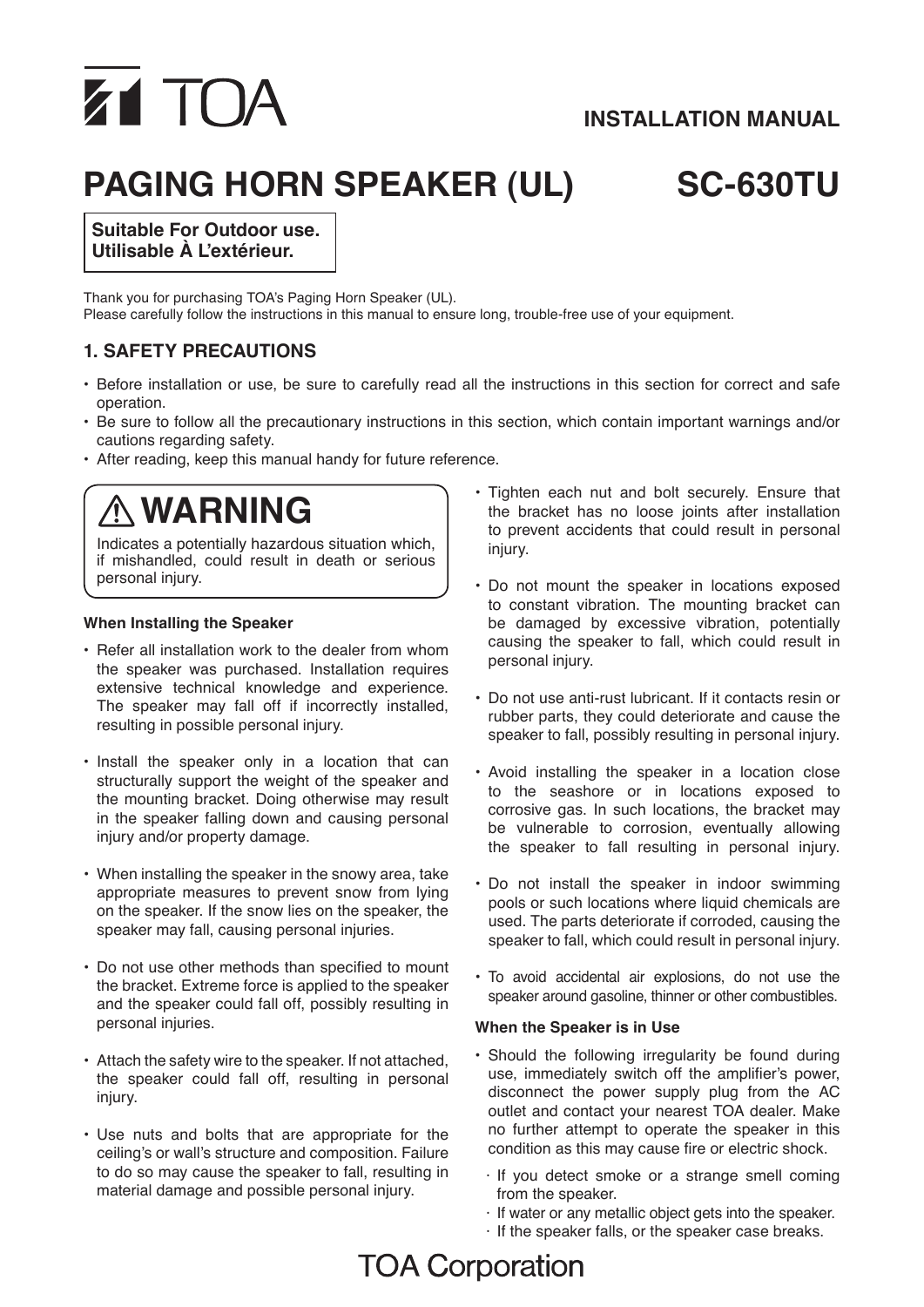• To prevent a fire or electric shock, never open nor remove the speaker case as there are high voltage components inside the speaker. Refer all servicing to qualified service personnel.

# **CAUTION**

Indicates a potentially hazardous situation which, if mishandled, could result in moderate or minor personal injury, and/or property damage.

#### **When Installing the Speaker**

- Avoid touching the speaker's sharp metal edge to prevent injury.
- To avoid electric shocks, be sure to switch off the amplifier's power when connecting the speaker.
- Do not operate the speaker for an extended period of time with the sound distorting. Doing so may cause the speaker to heat, resulting in a fire.
- Do not stand or sit on, nor hang down from the speaker as this may cause it to fall down or drop, resulting in personal injury and/or property damage.
- Have the speaker checked periodically by the shop from where it was purchased. Also, when mounting the speaker on a vehicle, be sure to check both the speaker and its mounts before moving. Failure to do so may result in corrosion or damage to the speaker or its mounting bracket that could cause the speaker to fall, possibly causing personal injury.
- Avoid installing the speaker in humid or dusty locations, or in locations exposed to heaters, solvents, acid, alkali, smoke or steam, as excessive exposure to these factors could result in speaker failure, fire or electric shock.









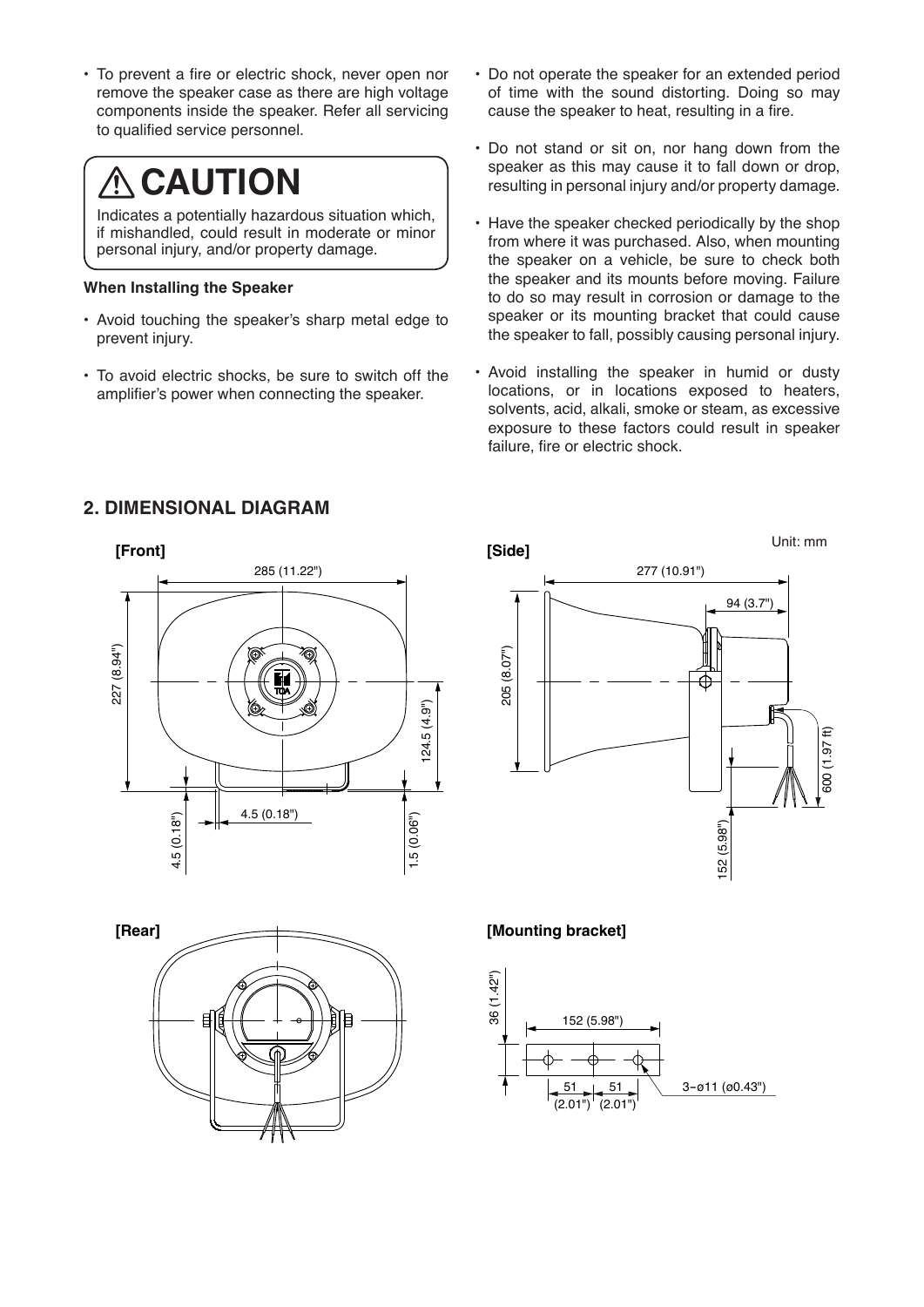### **3. GENERAL DESCRIPTION**

The SC-630TU is a compact, highly intelligible speaker suited to public address announcement applications.

Its external speaker component finished with powder coating, and stainless steel bracket and screws ensure the speaker's weatherproof capability.

The SC-630TU is certified to UL 1480 UUMW and ULC-S541 standards, and suitable for outdoor use.

## **4. INPUT POWER (IMPEDANCE) CHANGE**

Input impedance is factory-preset to 170 Ω.

Turn the rotary switch (on the rear side of the speaker) to set it to the desired input impedance using a slotted screwdriver.



| Line Voltage |       |              |  |
|--------------|-------|--------------|--|
| 25 V         | 70 V  | Imp.         |  |
| 30 W         |       | 21 $\Omega$  |  |
| 15 W         |       | 42 O         |  |
| 3.9W         | 30 W  | 170 $\Omega$ |  |
| 2.1 W        | 15 W  | $330 \Omega$ |  |
| 1.1 W        | 7.5 W | $650 \Omega$ |  |

Bold figures represent factory-preset values.

#### **Notes**

- This speaker is designed to be used for high impedance applications (25 V/70 V). Never connect the speaker to low impedance line.
- • No sound is output from the speaker when the switch is set to the OFF position.
- • Do not attempt to rotate the rotary switch further by force when it comes to a stop, as doing so may cause damage to the rotary switch.

#### **Caution**

Never set the switch to "–" position for 70 V line operation, as doing so may result in damage to the speaker.

### **5. wiring**

Connect the lead-in and lead-out cables to the speaker cable using a proper connection tool as shown at right.

#### **Notes**

- Follow the cable color coding when connecting the cables.
- Connect the cables one by one.

# **CAUTION**

To conform with UL 1480 UUMW/ULC-S541, requirements for fire alarm signaling speaker, field wires must be connected as shown at right.

And, installation must comply with all National and Local Building Codes, also NFPA guidelines or CAN/ULC-S524.

# **6. INSTALLATION precautions**

- Local codes may require other installation methods. Check with authority having jurisdiction to determine acceptability of the mounting methods.
- • When installing the SC-630TU, be sure the drain hole is positioned toward the ground. Otherwise, rainwater could enter the speaker inside, and the aging of parts may cause the speaker failure.
- Do not install the speaker face-up from a horizontal plane. If water accumulates in the horn, this may cause the speaker malfunction.
- Do not install the speaker under environments easy to be oil-contaminated.